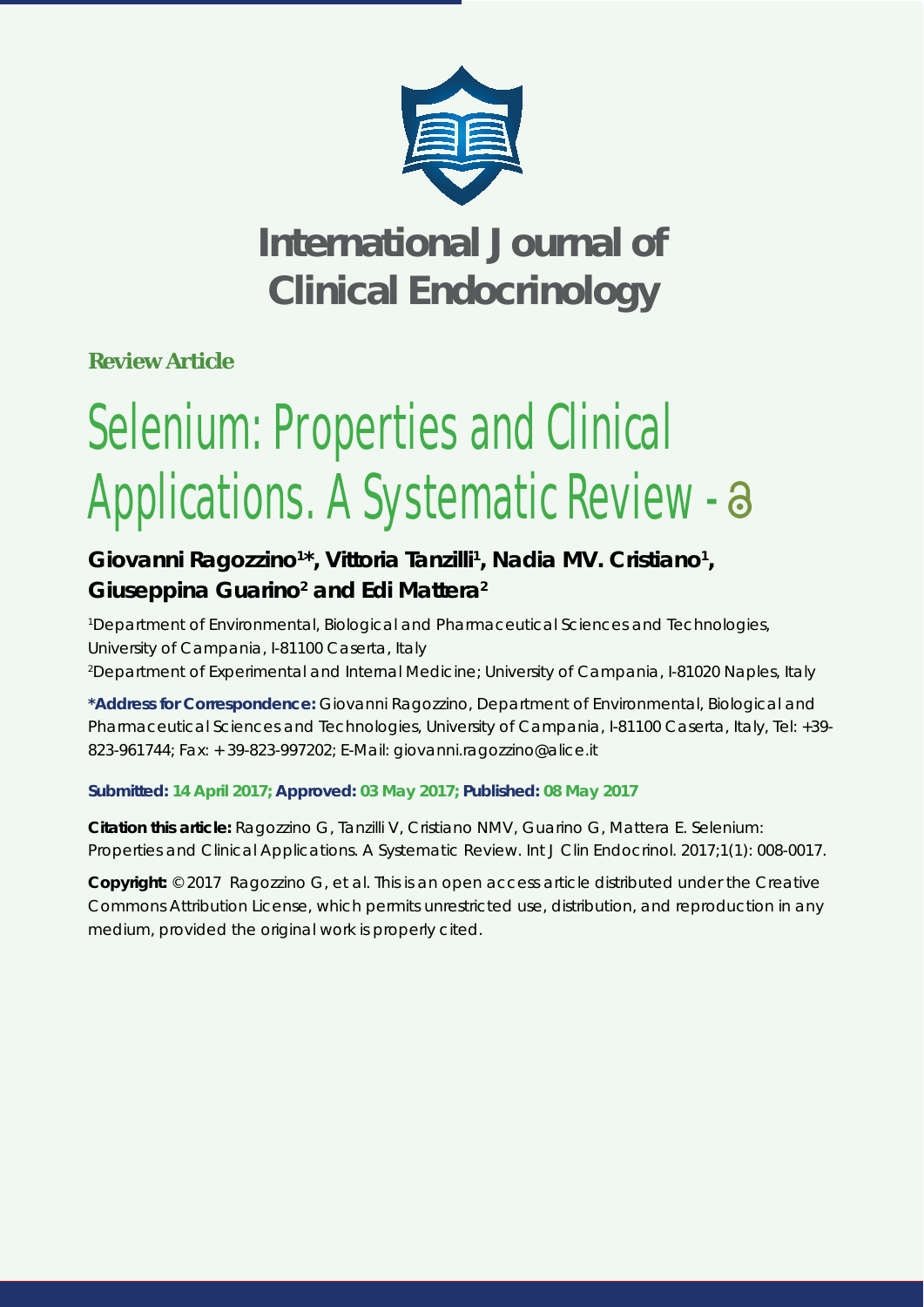#### **ABSTRACT**

Selenium (Se), which is commonly found in nature, is one of the essential trace elements necessary for the normal development of human and animal organisms. Selenium participates in the protection of cells against ROS, in heavy metal detoxification, and regulation of the immune and reproductive systems. Selenium was first defined in 1818 by the Swedish chemist Berzelius in sulfuric acid residues. At the end of 1960s, the role of selenium in human health began to attract attention and human diseases that resembled animal diseases responding to selenium was started to be investigated. Nowadays Selenium is used in the prevention and/or treatment of different disorders including chronic autoimmune thyroiditis, Graves' disease, hypothyroidism, cancer, human infertility, cardiovascular disease, diabetes, osteoarthritis, rheumatoid arthritis, AIDS and depression. In these cases Selenium supplementation is increasingly becoming a valid therapeutic solution.

**Keywords:** Selenium; Supplementation; Antioxidant; Disease; Thyroid; Cancer; Infertility; Depression

#### **INTRODUCTION**

Selenium (Se) was first discovered by the Swedish chemist Jöns Jacob Berzelius in 1817 and named after the Greek word Selene, meaning the moon [1].

Se has an atomic weight of 78.96 and can exist in organic molecules (as Se II) and inorganic salts such as selenate (Se VI) or selenite (Se IV). The principal dietary sources of Se are bread, cereals, dairy, eggs, fish, meat, and nuts. Dietary intake varies around the world and largely depends on whether Se-rich or Se-poor crops are cultivated and fed to animals and their geographical location [2,3].

Selenium has been recognized as an essential micronutrient with antioxidant, immunological, and anti-inflammatory properties for animals and human health [4,5].

It acts as an essential cofactor required to activate several enzyme systems in humans [6].

Se is integrated into the polypeptide chains as the  $21<sup>st</sup>$  amino acid, selenocysteine and the proteins which contain selenocysteine are called selenoproteins (SPs). The key metabolic function of Se has therefore been attributed to its role in this enzymatic cofactor selenocysteine (SeC) [7,8].

25 SPs, encoded by 25 human genes, have been characterised in humans although the functions of some of these SPs have yet to be elucidated [9,10].

The most popular selenoenzymes are:

**Glutathione peroxidase (GPx):** an enzyme family with peroxidase activity whose main biological role is to protect the organism from oxidative damage.

**Iodothyronine deiodinases (D1, D2, D3):** a subfamily of enzymes important in the activation and deactivation of thyroid hormones. Thyroxine  $(T4)$ , the precursor of 3,5,3'-triiodothyronine (T3) is transformed into T3 by deiodinase activity.

**Thioredoxin reductases (TR, TrxR):** the only enzyme known to catalyze the reduction of Thioredoxin. The importance of Se and SPs in health and disease is gaining increasing recognition. Evidence suggests that Se status affects both the cell-mediated and humoral aspects of immune function, which are linked to inflammatory processes involving the production of reactive oxygen species (ROS) and redox control processes.

Toxins known as Reactive Oxygen Species (ROS) are formed within the cells from oxygen metabolism under normal physiological conditions. If these ROS toxins are not neutralized; they damage to DNA, cell membranes, and a variety of other cellular structures [11]. This may result in cell death and may also trigger a vicious cycle of tissue inflammation. SPs, which are powerful antioxidant enzymes, mitigate the effects of oxidative stress by elimination of ROS [11].

GPx and thioredoxin reductase (TxR) are the two main selenoenzyme systems responsible for the reduction of these superoxide production [12-14]. Se deficiency leads to reduced production of SPs, including GPx, resulting in the accumulation of  $H_2O_2$  causing tissue inflammation and disease [15]. In addition, SPs play a vital role in the regulation of human immune system and Se deficiency is accompanied by dysregulation of both cell-mediated immunity and B cell function [16]. Therefore, in Se-sufficient environment, these intermediates are neutralised effectively resulting in diminished generation of proinflammatory Prostaglandins (PGs) and leukotrienes  $[17]$ . This minimizes the subsequent tissue injury. Se deficiency lowers antioxidant activity and thereby impairs free radical neutralization [18]. Consequently, Se is arguably one of the cornerstones of the body's antioxidant defense systems in acute critical illness.

#### **SELENIUM SOURCES AND RECOMMENDA-TIONS**

Selenium exists in two forms: inorganic (selenate and selenite) and organic (selenomethionine and selenocysteine) [19]. Soils contain inorganic selenites and selenates that plants accumulate and convert to organic forms, mostly selenocysteine and selenomethionine and their methylated derivatives. Most selenium found in human and animal tissues is in the organic form of selenomethionine, where it can be incorporated with amino acids. Skeletal muscle is the major site of selenium storage, accounting for approximately 28% to 46% of the total selenium pool [20]. Both selenocysteine and selenite are reduced to generate hydrogen selenide, which in turn is converted to selenophosphate for selenoprotein biosynthesis [21].

Table 1 lists the current RDAs for selenium in mcg. For infants from birth to 12 months, the FNB established an AI for selenium that is equivalent to the mean intake of selenium in healthy, breastfed infants. Sea foods and organ meats are the richest food sources of selenium [22]. Other sources include muscle meats, cereals and other grains, and dairy products. The amount of selenium in drinking water is not nutritionally significant in most geographic regions [19,23]. The amount of selenium in a given type of plant-based food depends on the amount of selenium in the soil and several other factors, such as soil pH, amount of organic matter in the soil, and whether the selenium is in a form that is amenable to plant uptake [19,23,24,25]. As a result, selenium concentrations in plant-based foods vary widely by geographic location [19,22].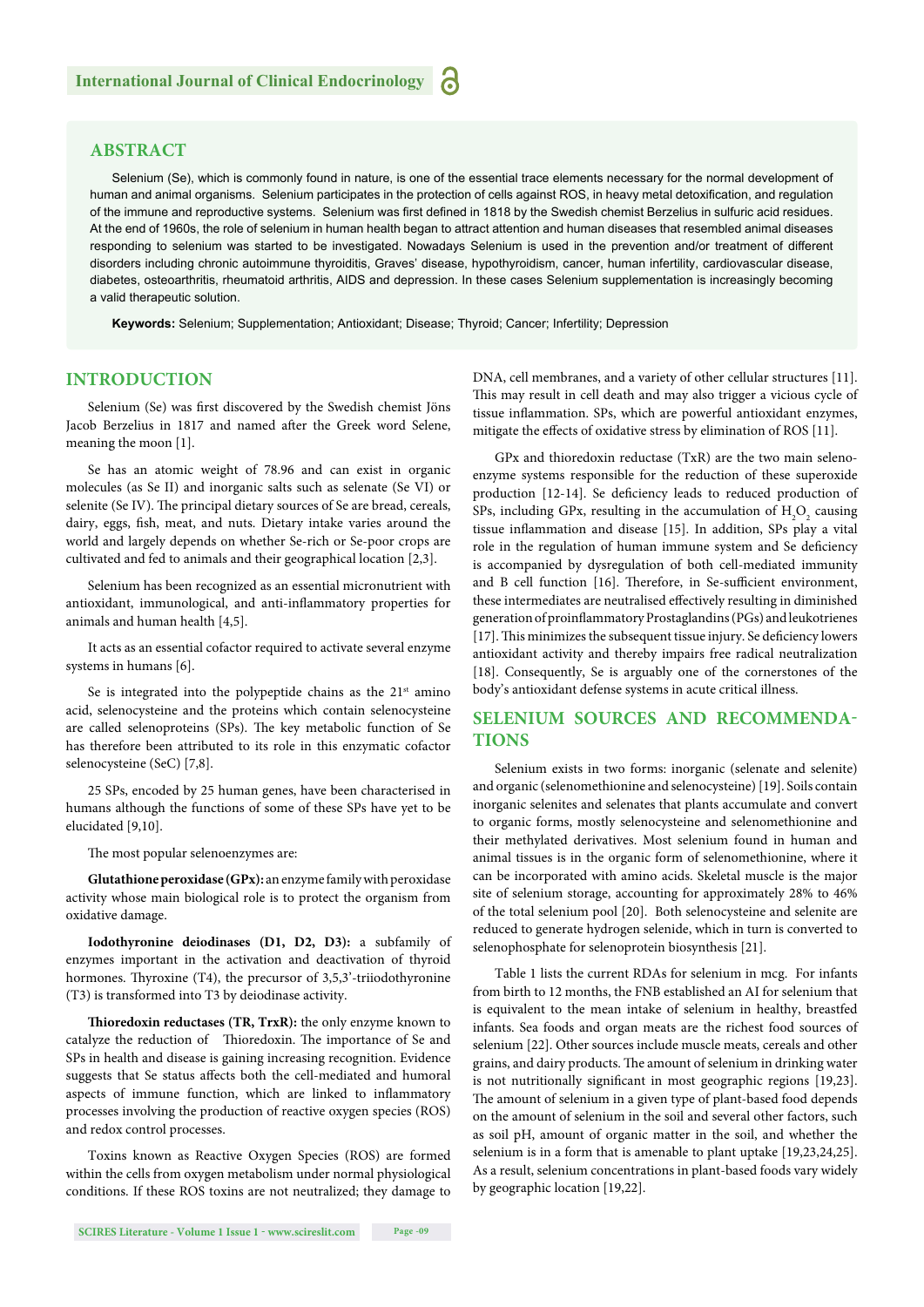The selenium content of soil affects the amounts of selenium in the plants that animals eat, so the quantities of selenium in animal products also vary [19,26]. However, selenium concentration in soil has a smaller effect on selenium levels in animal products than in plant-based foods because animals maintain predictable tissue concentrations of selenium through homeostatic mechanisms. Furthermore, formulated livestock feeds generally contain the same levels of selenium. Several food sources of selenium are listed in table  $2.2$ 

#### **SELENIUM DEFICIENCY**

The Se deficiency is mostly caused by low dietary intake or poor intestinal absorption. Rarely Se and SP deficiency can be genetically inherited [27]. Selenium deficiency produces biochemical changes that might predispose people who experience additional stresses to develop certain illnesses [23]. The following groups are among those most likely to have inadequate intakes of selenium.

#### **People living in selenium-deficient regions**

People in some other countries whose diet consists primarily of vegetables grown in low-selenium areas are at risk of deficiency [23]. The lowest selenium intakes in the world are in certain parts of China, where large proportions of the population have a primarily vegetarian diet and soil selenium levels is very low [26]. Average selenium intakes are also low in some European countries, especially among populations consuming vegan diets [25,26,28]. Although intakes in New Zealand were low in the past, they rose after the country increased its importation of high-selenium wheat [25].

#### **People undergoing kidney dialysis**

Selenium levels are significantly lower in patients undergoing long-term hemodialysis than in healthy individuals. Hemodialysis removes some selenium from the blood [29]. In addition, hemodialysis patients are at risk of low dietary selenium intakes due to anorexia resulting from uremia and dietary restrictions. Although selenium supplementation increases blood levels in hemodialysis patients, more evidence is needed to determine whether supplements have beneficial clinical effects in these individuals.

#### **People living with HIV**

Selenium levels are often low in people living with HIV, possibly because of inadequate intakes (especially in developing countries), excessive losses due to diarrhea, and malabsorption [19,30]. Observational studies have found an association between lower

| <b>Table 1:</b> Recommended Dietary Allowances (RDAs) for Selenium. |                    |                    |           |           |  |
|---------------------------------------------------------------------|--------------------|--------------------|-----------|-----------|--|
| Age                                                                 | Male               | Female             | Pregnancy | Lactation |  |
| Birth to 6 months                                                   | $15 \text{ mca}^*$ | $15 \text{ mca}^*$ |           |           |  |
| 7-12 months                                                         | $20$ mcq $*$       | $20 \text{ mca}^*$ |           |           |  |
| 1-3 years                                                           | 20 mcg             | 20 mcg             |           |           |  |
| 4-8 years                                                           | 30 mcg             | 30 mcg             |           |           |  |
| 9-13 years                                                          | 40 mcg             | 40 mcg             |           |           |  |
| 14-18 years                                                         | 55 mcg             | 55 mcg             | 60 mcg    | 70 mcg    |  |
| $19-50$ years                                                       | 55 mcg             | 55 mcg             | 60 mcg    | 70 mcq    |  |
| $51 + \text{years}$                                                 | 55 mcg             | 55 mcg             |           |           |  |
| *Adequate Inrtake (AI)                                              |                    |                    |           |           |  |

| Table 2: Selected Food Sources of Selenium.                         |                                   |             |
|---------------------------------------------------------------------|-----------------------------------|-------------|
| Food                                                                | Micrograms<br>(mcg)per<br>serving | Percent DV* |
| Brazil nuts, 1 ounce (6-8 nuts)                                     | 544                               | 777         |
| Tuna, yellowfin, cooked, dry heat, 3 ounces                         | 92                                | 131         |
| Halibut, cooked, dry heat, 3 ounces                                 | 47                                | 67          |
| Sardines, canned in oil, drained solids with bone,<br>3 ounsec      | 45                                | 64          |
| Ham, roasted. 3 ounces                                              | 42                                | 60          |
| Beef, ground, 25% fat, broiled, 3 ounces                            | 18                                | 26          |
| Egg, hard-boiled, 1 large                                           | 15                                | 21          |
| Puffed wheat ready-to-eat cereal, fortified, 1 cup                  | 15                                | 21          |
| Bread, whole-wheat, 1 slice                                         | 13                                | 19          |
| Baked beans, canned, plain or vegetarian, 1 cup                     | 13                                | 19          |
| Oatmeal, regular and quick, unenriched, cooked<br>with water, 1 cup | 13                                | 19          |
| Spinach, frozen, boiled, 1 cup                                      | 11                                | 16          |
| Milk, 1% fat, 1 cup                                                 | 8                                 | 11          |
| Yogurt, plain, low fat, 1 cup                                       | 8                                 | 11          |
| Lentils, boiled, 1 cup                                              | 6                                 | 9           |
| Bread, white, 1 slice                                               | 6                                 | 9           |
| Spaghetti sauce, marinara, 1 cup                                    | 4                                 | 6           |
| Cashew nuts, dry roasted. 1 ounce                                   | 3                                 | 4           |
| Com flakes, 1 cup                                                   | $\overline{2}$                    | 3           |
| Green peas, frozen, boiled, 1 cup                                   | 2                                 | 3           |
| Bananas, sliced, 1 cup                                              | 2                                 | 3           |
| Potato, baked, flesh and skin, 1 potato                             | 1                                 | 1           |
| Peaches, canned in water. Solids and liquids, 1<br>cup              | 1                                 | 1           |
| Carrots, raw, 1 cup                                                 | 0                                 | 0           |
| Lettuce, iceberg, raw, 1cup                                         | 0                                 | 0           |
| Turkey, boneless, roasted, 3 ounces                                 | 31                                | 44          |
| Beff liver, pan fried, 3 ounces                                     | 28                                | 40          |
| Chicken, light meat, roasted, 3 ounce                               | 22                                | 31          |
| Cottage cheese, 1% milkfat, 1 cup                                   | 20                                | 29          |
| Rice, brown, long-grain, cooked, 1 cup                              | 19                                | 27          |

\* DV = Daily Value. DVs were developed by the U.S. Food and Drug Administration (FDA) to help consumers compare the nutrient contents of products within the context of a total diet. The DV for selenium is 70 mcg for adults and children aged 4 and older. Foods providing 20% or more of the DV are considered to be high sources of a nutrient.

selenium concentrations in people with HIV and an increased risk of cardiomyopathy, death, and, in pregnant women, HIV transmission to offspring and early death of offspring [31,32]. Some randomized clinical trials of selenium supplementation in adults with HIV have found that selenium supplementation can reduce the risk of hospitalization and prevent increases of HIV-1 viral load; preventing HIV-1 viral load progression can lead to increases in numbers of CD<sub>4</sub> cells, a type of white blood cell that fights infection [33,34]. However, one trial showed that selenium supplementation in pregnant women can prevent early death in infants but has no effects on maternal viral load or CD<sub>4</sub> counts [35,36].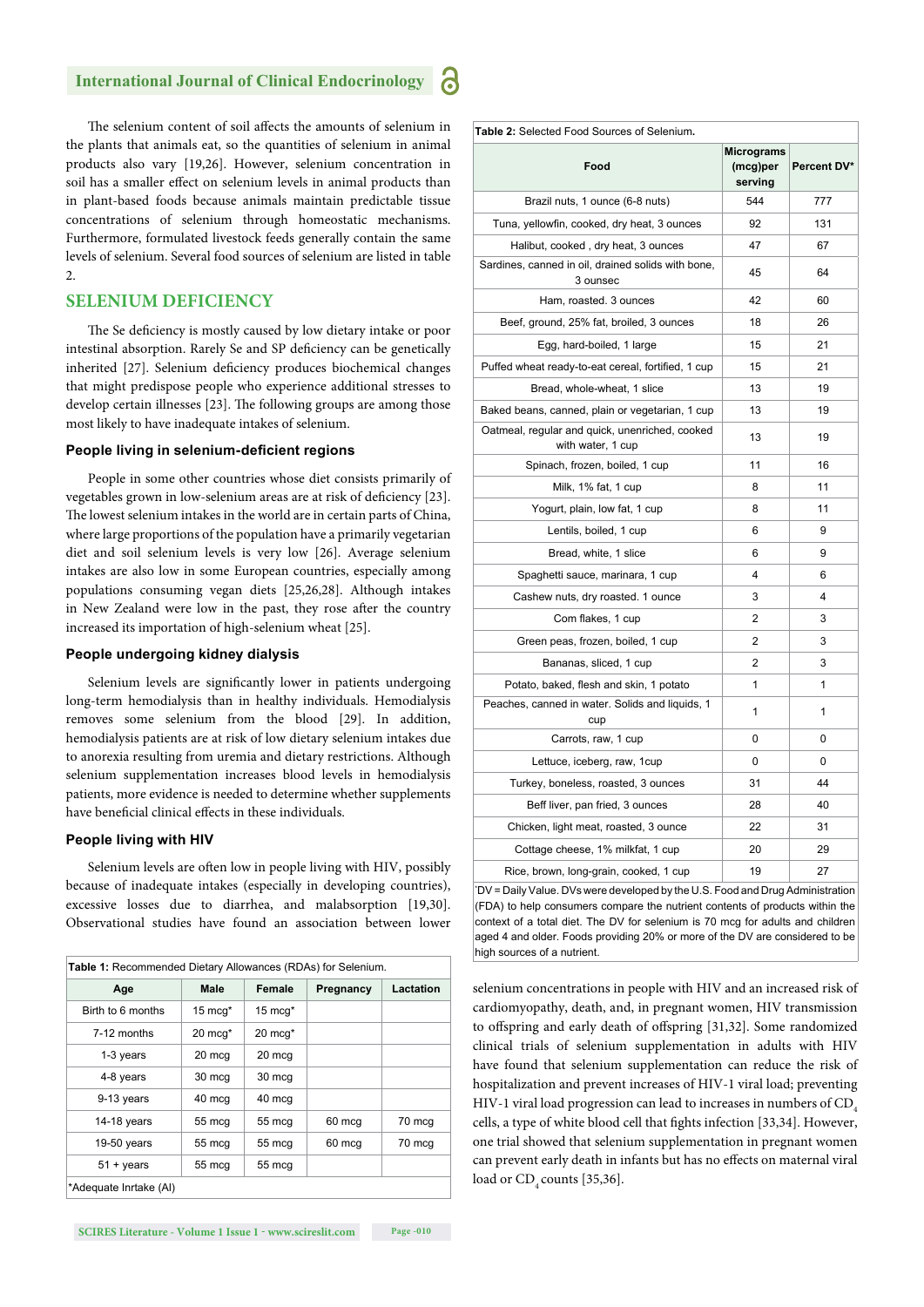#### **Dietary Supplements**

Selenium is available in multivitamin/multimineral supplements and as a stand-alone supplement, often in the forms of selenomethionine or of selenium-enriched yeast (grown in a high-selenium medium) or as sodium selenite or sodium selenate [19,23,26]. The human body absorbs more than 90% of selenomethionine but only about 50% of selenium from selenite [23].

Few studies have compared the relative absorption and bioavailability of different forms of selenium. In one investigation, 10 groups of selenium-replete subjects were randomly assigned to receive a placebo or either 200 or 600 mcg/day selenium as selenomethionine, sodium selenite, or high-selenium yeast (in which an estimated 75% of selenium was in the form of selenomethionine) for 16 weeks [37]. Selenium bioavailability, based on urinary excretion, was greatest for selenomethionine and lowest for selenite.

#### **SIDE EFFECTS, INTERACTIONS AND WARN-INGS**

Chronically high intakes of the organic and inorganic forms of selenium have similar effects [23]. Early indicators of excess intake are a garlic odor in the breath and a metallic taste in the mouth. The most common clinical signs of chronically high selenium intakes, or Selenosis, are hair and nail loss or brittleness. Other symptoms include lesions of the skin and nervous system, nausea, diarrhea, skin rashes, mottled teeth, fatigue, irritability, and nervous system abnormalities.

Brazil nuts contain very high amounts of selenium (68-91 mcg per nut) and could cause selenium toxicity if consumed regularly. Acute selenium toxicity has resulted from the ingestion of misformulated over-the-counter products containing very large amounts of selenium [19,26]. In 2008, for example, 201 people experienced severe adverse reactions from taking a liquid dietary supplement containing 200 times the labeled amount [38]. Acute selenium toxicity can cause severe gastrointestinal and neurological symptoms, acute respiratory distress syndrome, myocardial infarction, hair loss, muscle tenderness, tremors, lightheadedness, facial flushing, kidney failure, cardiac failure, and, in rare cases, death [19,26].

#### **Interactions with medications**

Selenium can interact with certain medications, and some medications can have an adverse effect on selenium levels. One example is provided below. Individuals taking this and other medications on a regular basis should discuss their selenium status with their health care providers.

Cisplatin, an inorganic platinum chemotherapy agent, is used to treat ovarian, bladder, lung, and other cancers. Cisplatin can reduce selenium levels in hair and serum but whether these reductions have a clinically significant impact is not known [39,40]. Some small studies have shown that selenium supplementation can reduce cisplatin's toxicity [41] but, the authors of a Cochrane review concluded that the evidence that selenium supplementation alleviates the side effects of chemotherapy is insufficient [42].

#### **SELENIUM: NEW THERAPEUTIC EVIDENCE FOR MULTIPLE DISEASES**

The understanding of the essential role of selenium (Se) in human health has increased substantially in recent decades. Selenium is used by people in the prevention and/or treatment of different disorders including chronic autoimmune thyroiditis, hypothyroidism, male and female infertility, cardiovascular disease, osteoarthritis, rheumatoid arthritis, stroke, atherosclerosis, cancer susceptibility and treatment, HIV, AIDS, neuronal diseases such as Alzheimer or amyotrophic lateral sclerosis, pancreatitis, depression, and diabetes amongst others. Several mechanisms have been suggested to mediate the biological effects of Se and these include antioxidant defence systems, synthesis and stability of metabolites that act as intermediates implicated in diverse selenoproteins expression pathways oxidative metabolism, immune system modulation, DNA intercalators, kinase regulation, enzymatic cofactor, and gene expression. A number of clinical trials in recent years have provided convincing evidence of the central role of this element, either alone or in combination with other micronutrients or antioxidants, in the prevention and treatment of multiple diseases. Based on these studies this review focuses on the role of selenium in the treatment of several chronic diseases.

#### **Effects of selenium deficiency on the thyroid gland**

Selenium concentration is higher in the thyroid gland than in any other organ in the body, and, like iodine, selenium has important functions in thyroid hormone synthesis and metabolism. Se has been found to be an important co-factor for both physiological function and in autoimmune disease of the thyroid.  $H_2O_2$  is an essential co-substrate for Thyroid Peroxidase (TPO) enzyme during the oxidation of inorganic iodine for thyroid hormone. However, even in physiological conditions a much higher amounts of  $H_2O_2$  are produced than consumed by the iodination process, potentially exposing the thyroid gland to excessive amount of free radicals in addition to the 'normal' share of a cell [43,44]. SPs such as GPx and TxR neutralize these excess  $\rm{H}_{2}\rm{O}_{2}$  and they are therefore considered as essential SPs in the thyroid hormone synthesis. In pathological hyperactivity, a large volume of  $H_2O_2$  and ROS are produced and proportionately large quantity of Se are required to protect the thyroid gland from superoxide damage [10,45].

The two main autoimmune thyroid diseases are Hashimoto's Thyroiditis (HT) which is the most common cause of hypothyroidism and Graves' Disease (GD) which is the most common cause of thyrotoxicosis. These autoimmune thyroid diseases are caused by abnormal immune response to self-thyroid antigens and the key role is played by T lymphocytes when antigen recognition is mediated by receptors on the cell surface (Tcell receptor, TC-R). This breaks the tolerance by the deficit of suppressor T cells and aberrant expression of DR region of HLA (HLA-DR), absent on normal thyroid cells. The contemporary expression of HLA-DR on thyroid follicular cells and auto-antigens triggers the autoimmune reaction by antibodydependent, complement-mediated, direct or indirect cytotoxicity [46].

It has thus been hypothesized that even mild nutritional selenium deficiency may promote the initiation or progression of thyroid autoimmunity. To test the hypothesis that selenium supplementation decreases the serum concentration of TPO-Abin patients with chronic autoimmune thyroiditis, a systematic review and meta-analyses have been performed [47]. The results show that in LT4-treated population, the Selenium (200 mcg daily of selenomethionine) had significantly lower TPO-Ab levels after  $3 (p < 0.0001)$ , 6 and 12 months. Tg-Ab decreased at 12 months, but not at 3 or 6 months. In LT4-untreated population, the Selenium group showed a decrease in TPO-Ab levels after 3 months ( $p < 0.0001$ ), but not after 6 or 12 months. Tg-Ab decreased at 3 months, but not at 6 or 12 months.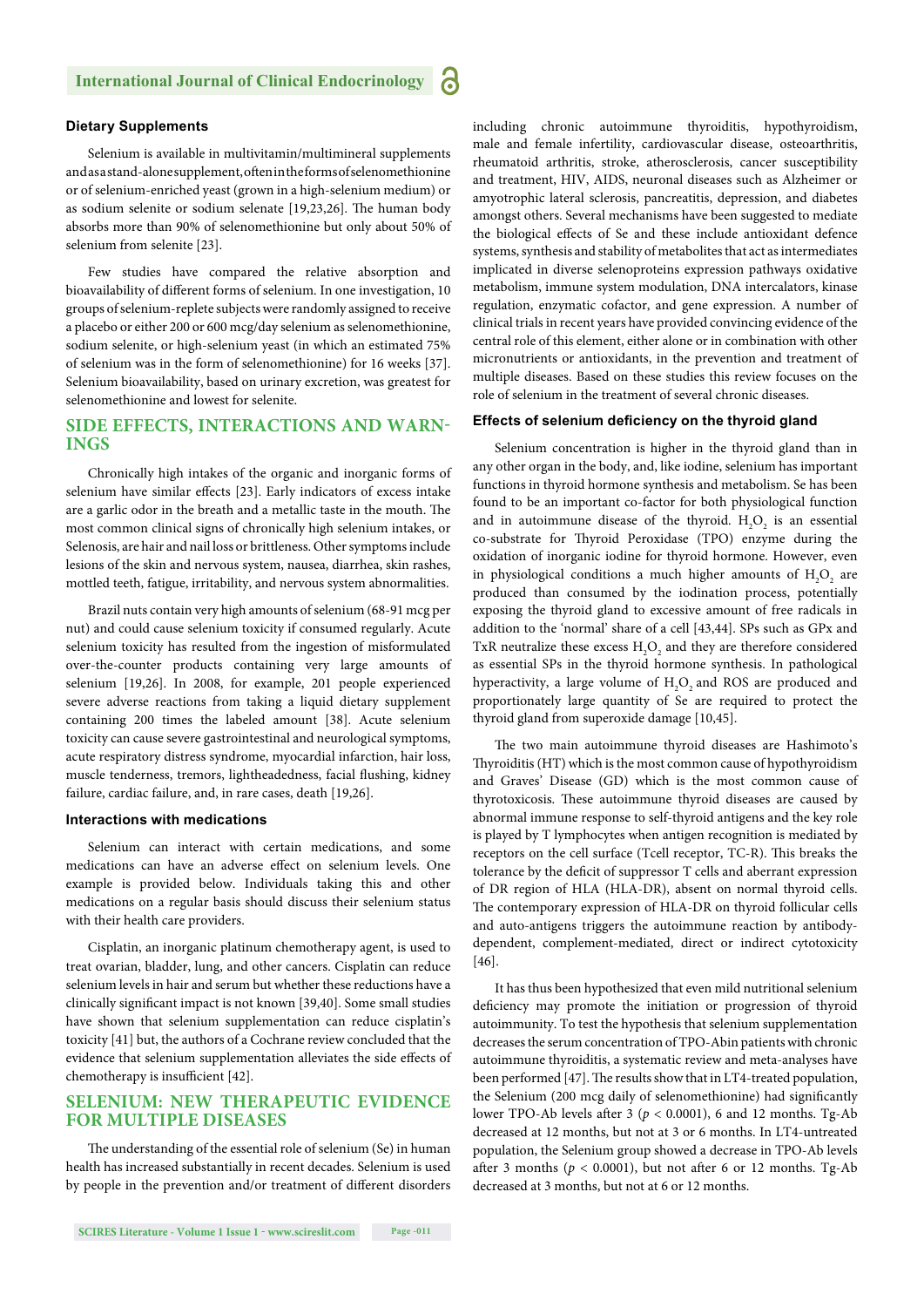Marcocci, et al. [48] carried out a randomized, double-blind, placebo-controlled trial to determine the effect of Se or Pentoxifylline (an antiinflammatory agent) in 159 patients who had mild signs or symptoms of Grave's Ophthalmopathy (GO) of less than 18 months' duration. At the 6-month evaluation, treatment with Se, but not with pentoxifylline, was associated with an improved quality of life (*p* < 0.001) and less eye involvement ( $p = 0.01$ ) and slowed the progression of Graves' orbitopathy ( $p = 0.01$ ), as compared with placebo. Based on this literature review Se appears to have a beneficial in reducing the extraocular muscle and orbital adipose tissue inflammation and Se may exert these beneficial effects by reducing the TPO-Ab and TSHR-Ab concentrations, regulation of immune mechanisms and inhibiting orbital inflammation.

Calissendorff, et al. [49] investigated 38 patients with initially untreated thyrotoxicosis by measuring the Thyroid-Stimulating Hormone (TSH), Free Thyroxine (FT4), Free Triiodothyronine (FT3), thyroid receptor antibodies and thyroid peroxidase autoantibodies before medication and at 6, 18 and 36 weeks after commencing treatment with methimazole and levo-thyroxine, with a randomized blinded oral administration of 200 μg Se/day or placebo. The selenoprotein P concentration was determined in plasma at inclusion and after 36 weeks. The patients were also assessed with questionnaires about depression, anxiety and self-rated symptoms before medication was started and after 36 weeks.

The results show that FT4 decreased more in the Se group at 18 weeks (14 vs. 17 pmol/ l compared to the placebo group,  $p = 0.01$ ) and also at 36 weeks (15 vs. 18 pmol/ l,  $p = 0.01$ ). The TSH increased more in the Se group at 18 weeks (0.05 vs. 0.02 mIU/ l,  $p = 0.04$ ). The depression and anxiety scores were similar in both groups. In the Se group, the depression rates correlated negatively with FT3 and positively with TSH. This was not seen in the placebo group. Thus, Se supplementation can enhance biochemical restoration of hyperthyroidism, but whether this could shorten clinical symptoms of thyrotoxicosis and reduce mental symptoms must be investigated further.

Women with thyroid peroxidase antibodies tend to develop hypothyroxinemia while they are pregnant and thyroid dysfunction and hypothyroidism after giving birth [25]. The authors of a Cochrane review of hypothyroidism interventions during pregnancy concluded, based on a trial that administered supplements containing 200 mcg selenium as selenomethionine daily to 151 pregnant women with thyroid peroxidase antibodies [50], that selenomethionine supplementation in this population is a promising strategy, especially for reducing postpartum thyroiditis [51]. However, the authors called for large randomized clinical trials to provide high-quality evidence of this effect. Selenium appears to have an impact on thyroid volume. In children with a goiter living in areas where there are iodine and selenium deficiencies, iodine repletion alone does not reduce the volume of the goiter and does not improve thyroid function. In reality, the more severe the selenium deficiency, the less iodine supplementation helps to reduce thyroid volume [52].

In the French SUVIMAX study, the correlation between thyroid volume and selenium status was only established in women. So far, the molecular mechanism making women more sensitive to low selenium intake has not been elucidated. Recently, Rasmussen, et al. [53] published the results of a study on the correlations between selenium status, thyroid volume and nodule formation. Similarly to the French SUVIMAX study, the population presented with moderate iodine deficiency. A negative correlation was found between thyroid volume and plasma selenium levels, but the result was only statistically significant for the general population or for subjects supplemented with iodine. Therefore, the effect of selenium status on thyroid volume does not appear to be related to iodine deficiency. Finally, in the study, low plasma selenium concentrations were correlated with a risk of formation of multiple nodules over 10 mm in size, but did not impact the risk of development of solitary nodules.

Similarly, Samir, et al. [54] found low plasma selenium concentrations in 22 subjects presenting with multinodular goiter compared with a control group of 15 subjects. Conversely, Derumeaux, et al. [55] did not find that the global risk of developing nodules was increased in selenium-deficient patients. There are numerous hypotheses relating to the molecular mechanisms responsible for the increase in the risk of development of a goiter and nodules in seleniumdeficient patients and they mainly concern GPX abnormalities. Low serum selenium concentrations have been associated with a diagnosis of differentiated thyroid cancer in selenium deficient areas. Jonklaas, et al. [56] conducted a pilot study to explore associations between selenium concentrations and the diagnosis of thyroid cancer in an area of selenium sufficiency in the United States.

The authors identified 65 euthyroid patients at an academic medical center who were scheduled for thyroidectomy for thyroid cancer, suspicion of thyroid cancer, or nodular disease. Blood samples were obtained two to four weeks prior to thyroidectomy. Samples were analyzed for Thyrotropin (TSH), free thyroxine, total triiodothyronine, selenium, and 25 hydroxyvitamin D levels. Concentrations of these analytes were correlated with whether the patient was diagnosed with benign or malignant disease following their thyroidectomy. In patients with thyroid cancer, the concentrations of selenium and 25-hydroxyvitamin D were correlated with various prognostic features.

Although selenium concentrations were not significantly lower in patients with thyroid cancer, serum selenium concentrations were inversely correlated with disease stage ( $p = 0.011$ ). Within the thyroid cancer patients, vitamin D concentrations were not associated with disease stage or any other prognostic features. In contrast, TSH concentrations were significantly higher in patients with thyroid cancer, and were positively correlated with the number of involved lymph nodes ( $p = 0.011$ ) and disease stage ( $p = 0.022$ ). These data confirm the association between serum TSH and advanced thyroid cancer. In addition, they also suggest a potential association between selenium concentrations and higher thyroid cancer stage. Larger prospective studies will be required to confirm this association. If confirmed, future studies would need to determine if the association is causative in nature. If causation exists, it seems likely that selenium concentrations would influence thyroid cancer development via an independent mechanism from that of TSH.

#### **Selenium and cancer**

Because of its effects on DNA repair, apoptosis, and the endocrine and immune systems as well as other mechanisms, including its antioxidant properties, selenium might play a role in the prevention of cancer [19,25,34,57].

*In vitro* and *in vivo* carcinogenesis studies sodium selenite has been shown to be the most effective: selenite is capable of oxidizing polythiols to corresponding disulfide. These polythiols associated with cancer membrane-bound proteins appear under the reducing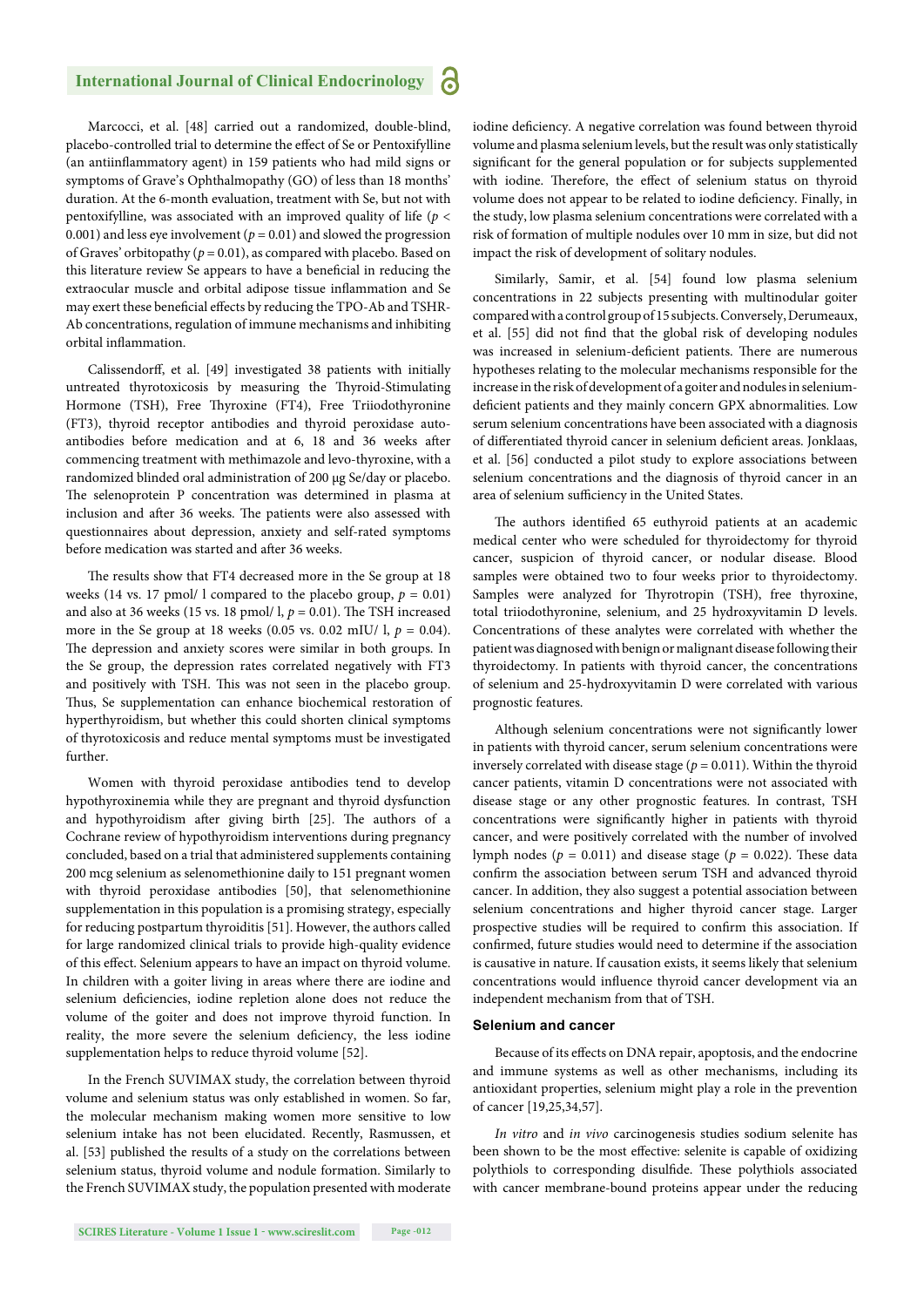conditions of hypoxic tumor tissue. Selenite by virtue of oxidizing cell membrane thiols can prevent the formation of the coat surrounded tumor cells which masks specific tumor antigens thus allowing cancer cells to escape immune recognition and elimination by Natural Killer (NK) cells. This coat is the result by thiols that initiate a disulfide exchange reaction predominantly with fibrinogen, to form an insoluble and protease-resistant fibrin-like polymer. This mechanism seems to have a primary role in the resistance of prostatic cancer cells to antineoplastic immunotherapy. Selenite makes cancer cells vulnerable and, in addition, may directly activate NK cells. So, the use of sodium selenite could potentially be considered as an agent able to increase the efficacy of the vaccine against prostatic cancer and could contribute in the reduction of mortality for patients affect from this type of cancer [58,59].

In a Cochrane review of selenium and cancer prevention studies, compared with the lowest category of selenium intake, the highest intake category had a 31% lower cancer risk and 45% lower cancer mortality risk as well as a 33% lower risk of bladder cancer and, in men, 22% lower risk of prostate cancer [60]. However, randomized controlled trials of selenium supplementation for cancer prevention have yielded conflicting results. The authors of a Cochrane review concluded, based on nine randomized clinical trials, that selenium might help prevent gastrointestinal cancers but noted that these results need to be confirmed in more appropriately designed randomized clinical trials [61]. A secondary analysis of the doubleblind, randomized, controlled Nutritional Prevention of Cancer Trial in 1,312 U.S. adults with a history of basal cell or squamous cell carcinomas of the skin found that 200 mcg/day selenium as highselenium baker's yeast for 6 years was associated with a 52% to 65% lower risk of prostate cancer [62]. This effect was strongest in men in the lowest tertile of selenium concentrations who had a baseline prostate-specific antigen (PSA) level of 4 ng/ mL or lower.

The Selenium and Vitamin E Cancer Prevention Trial (SELECT), a randomized, controlled trial in 35,533 men aged 50 years or older from the United States, Canada, and Puerto Rico, was discontinued after 5.5 years when analyses showed no association between supplementation with 200 mcg/day selenium with or without 400 international units (IU)/ day vitamin E and prostate cancer risk [63]. An additional 1.5 years of follow-up data on participants after they stopped taking the study supplements confirmed the lack of a significant association between selenium supplementation and prostate cancer risk [64].

In 2003, the FDA allowed a qualified health claim on foods and dietary supplements containing selenium to state that while "some scientific evidence suggests that consumption of selenium may reduce the risk of certain forms of cancer. FDA has determined that this evidence is limited and not conclusive" [65]. More research is needed to confirm the relationship between selenium concentrations and cancer risk and to determine whether selenium supplements can help prevent any form of cancer.

#### **Selenium and human fertility**

The WHO defines infertility as the inability to achieve pregnancy within 12 months of regular sexual intercourse for couples in conception. Infertility affects 13-20% of couples around the world, regardless of race or ethnicity [66-69].

**Male infertility:** It is estimated that male factor of couple infertility is between 25% to 50% [67,70]. Male fertility disorder is attributed to environmental factors such as exposure to certain chemicals, heavy metals, pesticides, and heat, or electromagnetic radiation [71-73]. Smoking, alcohol abuse, chronic stress, obesity, urogenital trauma, and inflammation in the male reproductive system are also associated with decreased male fertility [74-76].

The consequence of most of these factors is oxidative stress. Spermatozoa are particularly susceptible to the damaging effects of ROS, because their cell membrane contains large amounts of unsaturated fatty acids, which can be oxidized (Lipid peroxidation), and the cytoplasm has only small concentrations of the enzyme able to neutralize ROS. The lipid oxidation process leads to a loss of membrane integrity and an increase in its permeability, inactivation of cellular enzymes, structural DNA damage, and cell apoptosis. The consequence is reduced sperm count and activity, decreased motility and abnormal morphology [77-79]. It is estimated that approximately 25% of infertile men present elevated levels of ROS in the semen [80- 82] and often lower antioxidant capacity of semen [83-85].

The protective antioxidant system in the semen is composed of enzymes, as well as substances, which closely interact with each other to ensure optimal protection against ROS. Non–enzymatic antioxidants include vitamins A, E, C, and B complex, glutathione, pantothenic acid, coenzyme Q10 and carnitine, and micronutrients such as zinc, selenium, and copper. It seems that a deficiency of any of them can cause a decrease in total antioxidant status.

In particular, development of male reproductive tissue requires an optimal level of Se in testis; Selenium is a constituent of selenoproteins including GPx1, GPx3, mGPx4, cGPx4, and GPx5 that protect against oxidative damage to spermatozoa throughout theprocess of sperm maturation, whereas selenoproteins, such as mGPx4 and snGPx4, serve as structural components of mature spermatozoa. Thus, Se and selenoproteins ensure viability of spermatozoa as well as providing protection against reactive oxygen species.

Lack of selenium leads to atrophy of these miniferous epithelium, disorders of spermatogenesis and maturation of spermatozoa in the epididymis, and testis volume reduction [86]. Also, an increased percentage of sperm cells with abnormal morphology (mainly the head and midpiece) and poor sperm motility can be observed in the semen [87]. In a study of 64 as the nospermic men, selenium supplementation (100 μg daily) for 3 months improved sperm motility (28.2% *vs* 20.1%, *p* = 0.04) compared to placebo [88].

Twenty-six weeks of high dose selenium supplementation (200 μg daily) in105 subfertile men with abnormal sperm parameters improvedsperm concentration (27.6 × 106 *vs* 22.4 × 106 ml−1, *p*= 0.03), motility (26.1% *vs* 22.1%, *p*= 0.03), morphology (9.2% *vs*  7.2%, *p*= 0.03), and seminal volume (3.2 *vs* 2.7 ml, *p* = 0.02). Even if beneficial effects were reported, more studies are necessary for an increased understanding of the effects of Selenium supplementation on male infertility.

Female infertility: Female infertility is generally defined as the inability to get pregnant naturally and to deliver a live healthy newborn. The percentage of infertile women can reach 30% worldwide [89]. Infertility in women can be the result of various factors, including physical problems, endocrine problems, lifestyle habits, and environmental factors. Many studies have addressed correlations between Se intake and fertility as well as disorders of procreation processes. Selenium deficiencies may lead to gestational complications, miscarriages and the damaging of the nervous and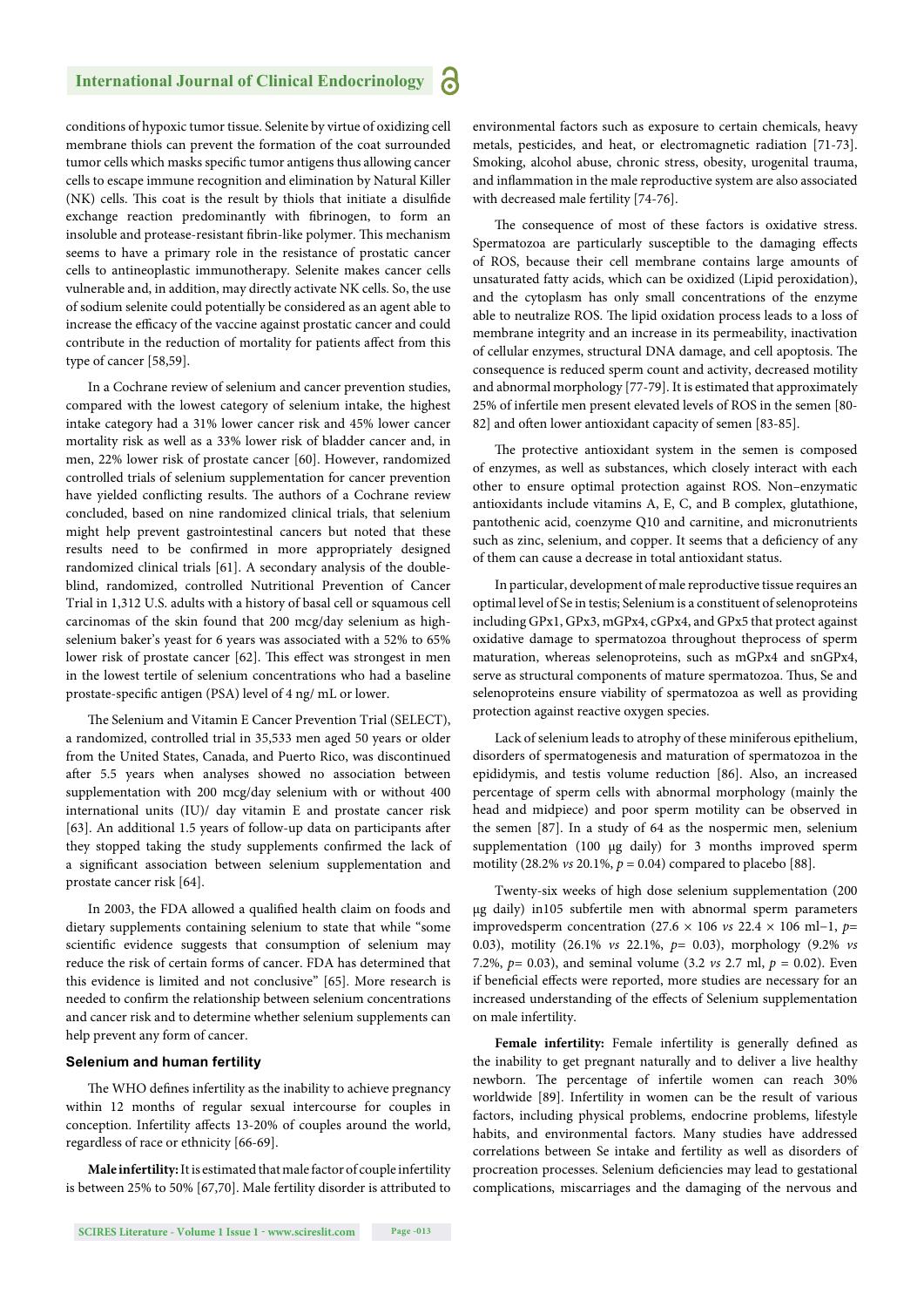immune systems of the fetus. A low concentration of selenium in blood serum in the early stage of pregnancy has been proved to be a predictor of low birth weight of a newborn [90].

However, although it is well understood how important selenium is for men's fertility, it is not clear what role selenium plays in healthy reproduction in women. In a new study, researchers at University of Adelaide School of Chemistry and Physics and the Robinson Research Institute have found that selenium has a critical role in the early stages of a woman's fertility. For the study, researchers at the Australian Synchrotron in Victoria discovered where selenium is located in the ovary. Then they focused on the selenoprotein called GPX1. The researchers found that expression of the GPX1 protein was significantly higher, sometimes almost double the amount, in egg cells that led to a pregnancy [91]. These findings are important, because they show that selenium and selenoproteins are at elevated levels in large, healthy ovarian follicles. These enzymes play a critical role as an antioxidant during the late stages of follicle development, helping to lead to a healthy environment for the egg. Further research is needed to better understand how selenium levels could be optimized, helping to improve women's chances of conceiving.

#### **Selenium and depression**

Depression, common throughout the world, is a state of low mood and aversion to activity that can affect a person's thoughts, behavior, feelings, and sense of well-being [92,93]. Several studies found lower GPx activity among those with major depression vs. controls [94], suggesting that lower selenium could be a risk factor for depression via antioxidant pathways. Observational research in adult and elderly populations has shown a higher risk of depression among those with lower selenium intake [95]. Few studies have tested the association between selenium and depressive symptoms in young adult populations (aged  $18-25$  y). The one study with the youngest age range of adults aged 20-35 y found that higher, not lower, selenium status was associated with higher risk of depressive symptoms 3 y later [96]. Randomized controlled trials (RCTs) have found improvements in mood [97,98] and improvement in postpartum depression [99] with selenium supplementation in adult populations.

However, the largest RCT to date found no effect of selenium supplementation on mood in an elderly population [100]. Older age could limit the antioxidant benefits of selenium supplementation through years of exposure to free radicals, which could explain why supplementation shows stronger benefits in adult rather than in elderly populations.

#### **CONCLUSIONS**

Selenium is an essential trace mineral. It is the active centre of many selenoproteins implicated in antioxidant defence mechanisms. Improving selenium status could help protect against tissue damage in several critical human illnesses. However, further studies are needed to clarify whether selenium supplementation can produce beneficial effects in several human diseases.

#### **ACKNOWLEDGMENTS**

We thank Assunta Lieto and Luigi Vecchione for discussion and suggestions

#### **REFERENCES**

1. Schwarz K, Foltz CM. Selenium as an integral part of factor 3 against dietary liver necrotic degeneration. J. Am. Chem. Soc. 1957; 79: 3292-3293. https:// goo.gl/AKhnaI

- 2. Fairweather-Tait SJ, Bao Y, Broadley M, Collings R, Ford D, Hesketh JE, et al. Selenium in human health and disease. Antioxid Redox Signal. 2011; 14: 1337-1383. https://goo.gl/6lfaO3
- 3. Fordyce F. Selenium geochemistry and health. Ambio. 2007; 36: 94-97. https://goo.gl/yayYO3
- 4. Geoghegan M, McAuley D, Eaton S, Powell-Tuck J. Selenium in critical illness. Curr Opin Crit Care. 2006; 12: 136-141. https://goo.gl/UZ2MUY
- 5. Reid ME, Duffield-Lillico AJ, Sunga A, Fakih M, Alberts DS, Marshall JR. Selenium supplementation and colorectal adenomas: an analysis of the nutritional prevention of cancer trial. Int J Cancer. 2006; 118: 1777-1781. https://goo.gl/mR8aSc
- 6. Przybylik-Mazurek E, Zagrodzki P, Kuźniarz-Rymarz S, Hubalewska-Dydejczyk A. Thyroid disorders-assessments of trace elements, clinical, and laboratory parameters. Biol Trace Elem Res. 2011; 141: 65-75. https://goo.gl/ **Ctf<sub>6</sub>W**x
- 7. Gunzler WA, Steffens GJ, Grossmann A, Kim SM, Otting F, Wendel A, Flohè L. The amino-acid sequence of bovine glutathione peroxidase. Hoppe Seylers Z Physiol Chem. 1984; 353: 195-212. https://goo.gl/h3ZAZF
- 8. Hardy G, Hardy I, Manzanares W. Selenium supplementation in the critically ill. Nutr. Clin. Pract. 2012; 27: 21-33. https://goo.gl/aXa0RJ
- 9. Taylor D, Dalton C, Hall A, Woodroofe MN, Gardiner PH. Recent developments in selenium research. British Journal of Biomedical Science. 2009; 66: 107-116. https://goo.gl/aWdwVb
- 10. Kohler J, Gartner R. Selenium and thyroid. Best Practice & Research Clinical Endocrinology & Metabolism. 2009; 23: 815-827. https://goo.gl/I7w6qx
- 11. Weeks BS, Hanna MS, Cooperstein D.. Dietary selenium and selenoprotein function. Med Sci Monit. 2012; 18: 127–132. https://goo.gl/nPwosC
- 12. Flohè L, Andreesen JR, Brigelius-Flohè R, Maiorino M, Ursini F. Selenium, the element of the moon, in life and earth. IUBMB Life. 2000; 49: 411-420. https://goo.gl/dfTHJZ
- 13. Kohler J, Brigelius-Flohè R, Bock A, Gartner R, Meyer O, Flohè L. Selenium in biology: facts and medical perspectives. Biol Chem. 2000; 381: 849-64. https://goo.gl/8Ec3DF
- 14. Flohè L, Aumann K-D, Steinert P. Role of selenium in the enzymatic reduction of hydroperoxides. Phosphorus, Sulfur, and Silicon and the Related Elements. 1998; 136: 25-42. https://goo.gl/3QhUwm
- 15. Duntas LH. Environmental factors and thyroid autoimmunity. Annales d'Endocrinologie. 2011; 72: 108-113. https://goo.gl/o29VQ9
- 16. Rayman MP. Selenoproteins and human health: Insights from epidemiological data. Biochim Biophys Acta. 2009; 1790: 1533-40. https://goo.gl/Wkl0ot
- 17. Cheng W, Fu YX, Porres JM, Ross DA, Lei XG. Selenium-dependent cellular glutathione peroxidase protects mice against a pro-oxidant-induced oxidation of NADPH, NADH, lipids, and protein. FASEB J. 1999; 13:1467-75. https:// goo.gl/vRTLrN
- 18. Heyland DK, Dhaliwal R, Suchner U, Berger MM. Antioxidants nutrients: a systematic review of trace elements and vitamins in the critically ill patient. Intensive Care Med. 2005; 31: 327-337. https://goo.gl/txqZPM
- 19. Sunde RA. Selenium. In: Bowman B, Russell R, eds. Present Knowledge in Nutrition. 9th ed. Washington, DC: International Life Sciences Institute; 2006: 480-97.
- 20. Terry EN, Diamond AM. Selenium. In: Erdman JW, Macdonald IA, Zeisel SH, eds. Present Knowledge in Nutrition. 10th ed. Washington, DC: Wiley-Blackwell; 2012: 568-87. https://goo.gl/gvd67d
- 21. Davis CD. Selenium supplementation and cancer prevention. Curr Nutr Rep 2012; 1: 16-23. https://goo.gl/cEPUes
- 22. Sunde RA. Selenium. In: Ross AC, Caballero B, Cousins RJ, Tucker KL, Ziegler TR, eds. Modern Nutrition in Health and Disease. 11th ed. Philadelphia, PA: Lippincott Williams & Wilkins; 2012: 225-37. https://goo.gl/ aG0Nyl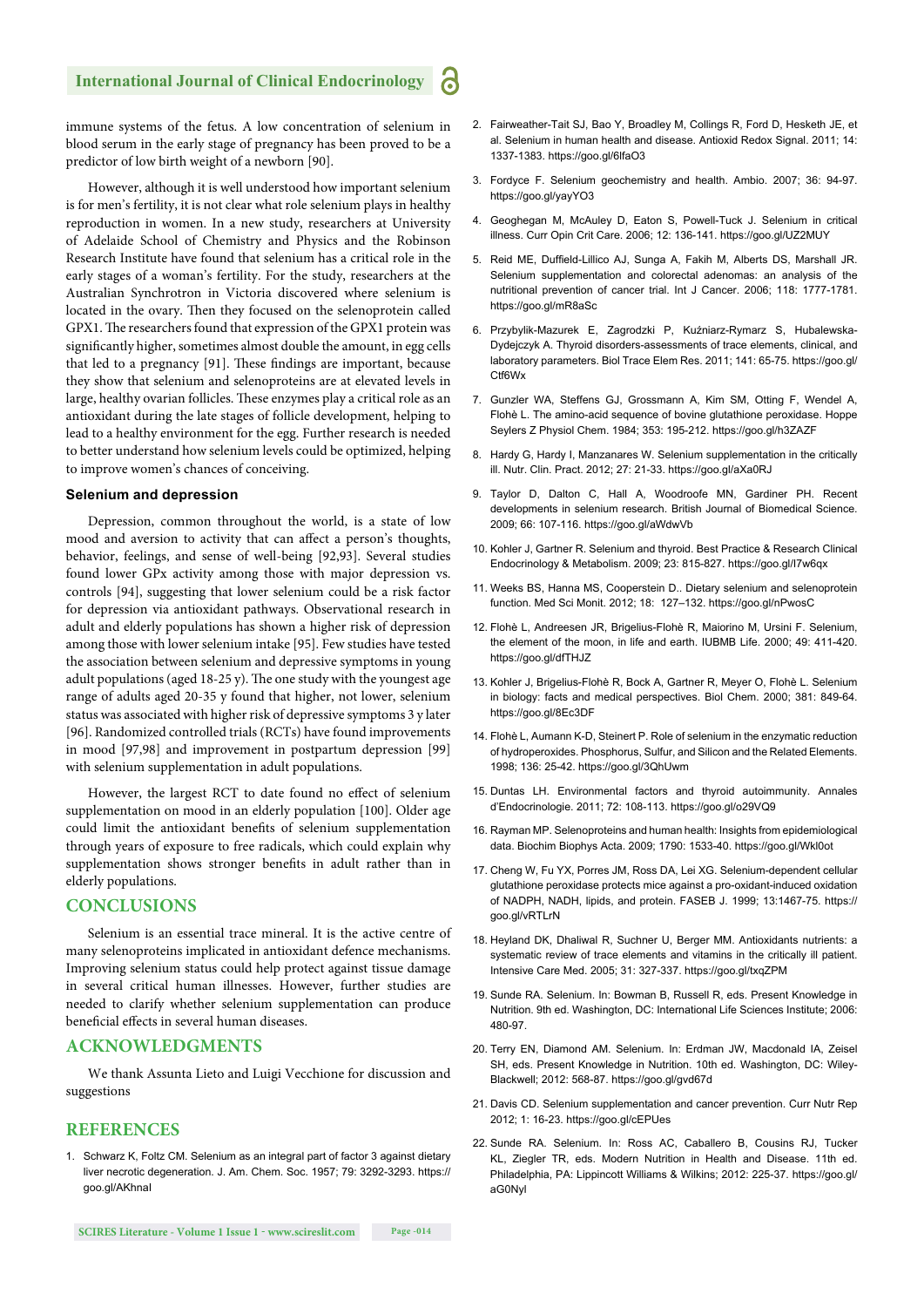- 23. Institute of Medicine, Food and Nutrition Board. Dietary Reference Intakes: Vitamin C, Vitamin E, Selenium, and Carotenoids. National Academy Press, Washington, DC, 2000.
- 24. Rayman MP. Food-chain selenium and human health: emphasis on intake. Br J Nutr. 2008; 100: 254-68. https://goo.gl/9cMiMX
- 25. Rayman MP. Selenium and human health. The Lancet. 2012; 379: 1256-68. https://goo.gl/TZhQUa
- 26. Sunde RA. Selenium. In: Coates PM, Betz JM, Blackman MR, et al., eds. Encyclopedia of Dietary Supplements. 2nd ed. London and New York: Informa Healthcare; 2010: 711-8.
- 27. Schweizer U, Dehina N, Schomburg L. Disorders of selenium metabolism and selenoprotein function. Curr. Opin. Pediatr. 2011; 23: 429-35. https://goo. gl/3r9s0N
- 28. World Health Organization, Food and Agriculture Organization of the United Nations. Vitamin and Mineral Requirements in Human Nutrition.
- 29. Tonelli M, Wiebe N, Hemmelgarn B, Klarenbach S, Field C, Manns B, et al. Trace elements in hemodialysis patients: a systematic review and metaanalysis. BMC Med. 2009; 7: 25. https://goo.gl/IpaaMl
- 30. Stone CA, Kawai K, Kupka R, Fawzi WW. Role of selenium in HIV infection. Nutr Rev. 2010; 68: 671-81. https://goo.gl/XsZIY3
- 31. Baum MK, Shor-Posner G, Lai S, Zhang G, Lai H, Fletcher MA, Sauberlich H, Page JB. High risk of HIV-related mortality is associated with selenium deficiency. J Acquir Immune Defic Syndr Hum Retrovirol. 1997; 15: 370-4. https://goo.gl/etMpIl
- 32. Kupka R, Garland M, Msamanga G, Spiegelman D, Hunter D, Fawzi W. Selenium status, pregnancy outcomes, and mother-to-child transmission of HIV-1. J Acquir Immune Defic Syndr. 2005; 39: 203-10. https://goo.gl/ aX9HZx
- 33. Burbano X, Miguez-Burbano MJ, McCollister K, Zhang G, Rodriguez A, Ruiz P, et al. Impact of a selenium chemoprevention clinical trial on hospital admissions of HIV-infected participants. HIV Clin Trials. 2002; 3: 483-91. https://goo.gl/7nCOa5
- 34. Allen NE, Appleby PN, Roddam AW, Tjonneland A, Johnsen NF, Overvad K, et al. Plasma selenium concentration and prostate cancer risk: results from the European Prospective Investigation into Cancer and Nutrition (EPIC). Am J Clin Nutr. 2008; 88: 1567-75. https://goo.gl/Z24IFX
- 35. Kupka R, Mugusi F, Aboud S, Msamanga GI, Finkelstein JL, Spiegelman D, et al. Randomized, double-blind, placebo-controlled trial of selenium supplements among HIV-infected pregnant women in Tanzania: effects on maternal and child outcomes. Am J Clin Nutr. 2008; 87: 1802-8. https://goo. gl/DRc3cf
- 36. Kupka R, Mugusi F, Aboud S, Hertzmark E, Spiegelman D, Fawzi WW. Effect of selenium supplements on hemoglobin concentration and morbidity among HIV-1-infected Tanzanian women. Clin Infect Dis. 2009; 48: 1475-1478. https://goo.gl/EvNQCH
- 37. Burk RF, Norsworthy BK, Hill KE, Motley AK, Byrne DW. Effects of chemical form of selenium on plasma biomarkers in a high-dose human supplementation trial. Cancer Epidemiol Biomarkers Prev. 2006; 15: 804-10. https://goo.gl/arF2fE
- 38. MacFarquhar JK, Broussard DL, Melstrom P, Hutchinson R, Wolkin A, Martin C, et al. Acute selenium toxicity associated with a dietary supplement. Arch Intern Med. 2010; 170: 256-61. https://goo.gl/t787Yg
- 39. Sieja K, Talerczyk M. Selenium as an element in the treatment of ovarian cancer in women receiving chemotherapy. Gynecol Oncol. 2004; 93: 320-7. https://goo.gl/gOnM1W
- 40. Vernie LN, de Goeij JJ, Zegers C, de Vries M, Baldew GS, McVie JG. Cisplatin-induced changes of selenium levels and glutathione peroxidase activities in blood of testis tumor patients. Cancer Lett. 1988; 40: 83-91. https://goo.gl/XhEE7w
- 41. Hu YJ, Chen Y, Zhang YQ, Zhou MZ, Song XM, Zhang BZ, et al. The protective role of selenium on the toxicity of cisplatin-contained chemotherapy regimen in cancer patients. Biol Trace Elem Res. 1997; 56: 331-41. https:// goo.gl/21dM2l
- 42. Dennert G, Horneber M. Selenium for alleviating the side effects of chemotherapy, radiotherapy and surgery in cancer patients. Cochrane Database Syst Rev. 2006: CD005037. https://goo.gl/IT562z
- 43. Corvilain B, van Sande J, Laurent E, Dumont JE. The H2O2-generating system modulates protein iodination and the activity of the pentose phosphate pathway indog thyroid. Endocrinology. 1991; 128: 779-85. https://goo.gl/ daUGWe
- 44. Corvilain B, Laurent E, Lecomte M, Vansande J, Dumont JE. Role of the cyclic adenosine 3',5'-monophosphate and the phosphatidylinositol-Ca<sub>2</sub><sup>+</sup> cascades in mediating the effects of thyrotropin and iodide on hormone synthesis and secretion in human thyroid slices. J Clin Endocrinol Metab. 1994; 79: 152-9. https://goo.gl/Cnt047
- 45. Kohler J, Jakob F, Contemprè B, Dumont J E. Selenium, the thyroid, and the endocrine system. Endocrine Reviews. 2005; 26: 944-984. https://goo.gl/ aqyKAE
- 46. Stazi AV, Trinti B. Selenium status and over-expression of interleukin-15 in celiac disease and autoimmune thyroid diseases. Annali dell'Istituto Superiore di Sanità. 2010; 46: 389-99. https://goo.gl/KFLRnH
- 47. Wichman J, Winther KH, Bonnema S, Hegedüs L. Selenium Supplementation Significantly Reduces Thyroid Autoantibody Levels in Patients with Chronic Autoimmune Thyroiditis: A Systematic Review and Meta-Analysis. Thyroid. 2016; 26: 1681-1692. https://goo.gl/Ztc3w1
- 48. Marcocci M, Kahaly GJ, Krassas GE, Bartalena L, Prummel M, Stahl M, et al. Selenium and the course of mild Graves' orbitopathy. N Engl J Med. 2011; 364: 1920-1931. https://goo.gl/SjQuLT
- 49. Calissendorff J, Mikulski E, Larsen EH, Moller M. A Prospective Investigation of Graves' disease and Selenium: Thyroid Hormones, Auto-Antibodies and Self-Rated Symptoms. Eur Thyroid J. 2015; 4: 93-8. https://goo.gl/txOdyB
- 50. Negro R, Greco G, Mangieri T, Pezzarossa A, Dazzi D, Hassan H. The influence of selenium supplementation on postpartum thyroid status in pregnant women with thyroid peroxidase autoantibodies. J Clin Endocrinol Metab. 2007; 92: 1263-8. https://goo.gl/H4cwkr
- 51. Reid SM, Middleton P, Cossich MC, Crowther CA. Interventions for clinical and subclinical hypothyroidism in pregnancy. Cochrane Database Syst Rev. 2010; 7: CD007752. https://goo.gl/OiGG3m
- 52. Zimmermann MB, Adou P, Torresani T, Zeder C, Hurrell RF. Effect of oral iodized oil on thyroid size and thyroid hormone metabolismin children with concurrent selenium and iodine deficiency. EJCN. 2000; 54, 209-213. https:// goo.gl/p6OEuP
- 53. Rasmussen LB, Schomburg L, Kohrle J, Pedersen IB, Hollenbach B, Hog A, et al. Selenium status, thyroid volume, and multiple nodule formation in an area with mild iodine deficiency. Eur J Endocrinol. 2011; 164: 585-590. https://goo.gl/nbwrkA
- 54. Samir M, el-Awady MY. Serum selenium levels in multinodular goiter. Clin Otolaryngol Allied Sci. 1998; 23, 512-514. https://goo.gl/Mz0NRb
- 55. Derumeaux H, Valeix P, Castetbon K, Bensimon M, Boutron-Ruault MC, Arnaud J, et al. Association of selenium with thyroid volume and echostructure in 35-to 60-year-old French adults. Eur J Endocrinol. 2003; 148, 309-315. https://goo.gl/BeZtyd
- 56. Jonklaas J, Danielsen M, Wang H. A Pilot Study of Serum Selenium, Vitamin D, and Thyrotropin Concentrations in Patients with Thyroid Cancer. Thyroid. 2013; 23: 1079-1086. https://goo.gl/kupwH6
- 57. Combs GF, Gray WP. Chemopreventive agents: Selenium. Pharmacol Ther. 1998; 79: 179-92. https://goo.gl/fV0L0O
- 58. Lipinski B. Prostate cancer vaccines, fibrin and selenium: A conceptual review. Open Prostate Cancer J. 2010, 3:69-73. https://goo.gl/TNCC85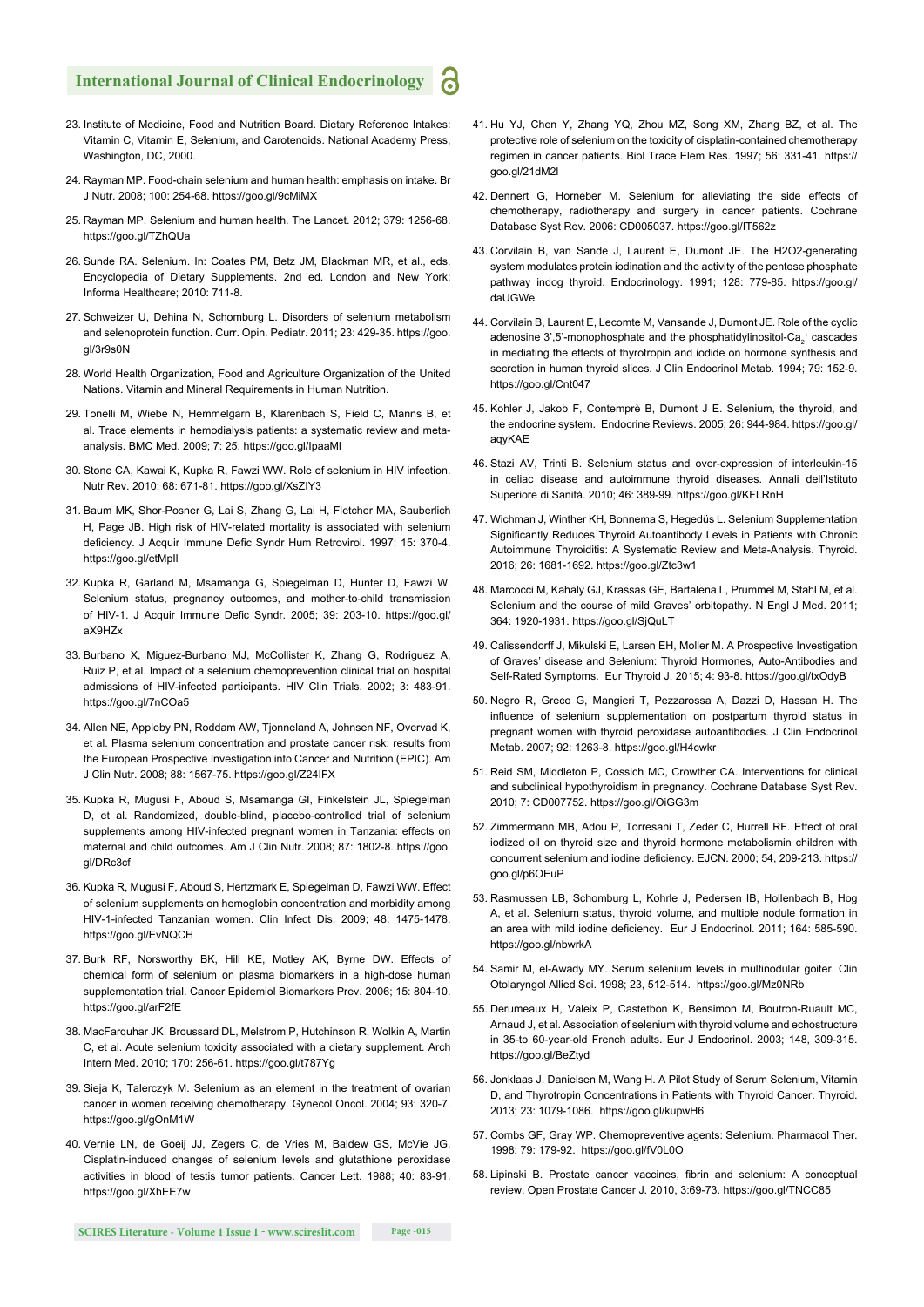- 59. Lipinski B. Rationale for the treatment of cancer with sodium selenite. Med Hypotheses. 2005; 64: 806-810. https://goo.gl/espBVZ
- 60. Dennert G, Zwahlen M, Brinkman M, Vinceti M, Zeegers MP, Horneber M. Selenium for preventing cancer. Cochrane Database Syst Rev. 2011; 11: CD005195. https://goo.gl/OYMpxs
- 61. Bjelakovic G, Nikolova D, Simonetti RG, Gluud C. Systematic review: primary and secondary prevention of gastrointestinal cancers with antioxidant supplements. Aliment Pharmacol Ther. 2008; 28: 689-703. https://goo.gl/ vDs9Ml
- 62. Duffield-Lillico AJ, Dalkin BL, Reid ME, Turnbull BW, Slate EH, Jacobs ET, et al. Selenium supplementation, baseline plasma selenium status and incidence of prostate cancer: an analysis of the complete treatment period of the Nutritional Prevention of Cancer Trial. BJU Int. 2003; 91: 608-612. https:// goo.gl/K0dOpJ
- 63. Lippman SM, Klein EA, Goodman PJ, Lucia MS, Thompson IM, Ford LG, et al. The effect of selenium and vitamin E on risk of prostate cancer and other cancers: the Selenium and Vitamin E Cancer Prevention Trial (SELECT). JAMA. 2009; 301: 39-51. https://goo.gl/3rr9t6
- 64. Klein EA, Thompson Jr. IM, Tangen CM, Crowley JJ, Lucia MS, Goodman PJ, et al. Vitamin E and the risk of prostate cancer: the Selenium and Vitamin E Cancer Prevention Trial (SELECT). JAMA. 2011; 306: 1549-1556. https:// goo.gl/v1j1El
- 65. U.S. Food and Drug Administration. Letter Regarding Dietary Supplement Health Claim for Selenium and Certain Cancers. 2003. https://goo.gl/7wkMOg
- 66. Hull MG, Glazener CM, Kelly NJ, Conway DI, Foster PA, Hinton RA, et al. Population study of causes, treatment, and outcome of infertility. Br Med J Clin Res Ed. 1985; 291: 1693-1697. https://goo.gl/q4bWZK
- 67. Bablok L, Dziadecki W, Szymusik I, Wolczynski S, Kurzawa R, Pawelczyk L, et al. Patterns of infertility in Poland – multicenter study. Neuro Endocrinol Lett. 2011; 32: 799-804. https://goo.gl/Lw0Tka
- 68. Sanocka D and Kurpisz M. Infertility in Poland--present status, reasons and prognosis as a reflection of Central and Eastern Europe problems with reproduction. Med Sci Monit. 2003; 9: SR16-20. https://goo.gl/CN6kpZ
- 69. Irvine DS. Epidemiology and aetiology of male infertility. Hum Reprod. 1998; 13: 33-44. https://goo.gl/mulKZD
- 70. Safarinejad MR. Infertility among couples in a population-based study in Iran: prevalence and associated risk factors. Int J Androl. 2008; 31: 303-314. https://goo.gl/U5WEKx
- 71. Lahdetie J. Occupation-and exposure-related studies on human sperm. J Occup Environ Med. 1995; 37: 922-930. https://goo.gl/00PjlU
- 72. Thonneau P, Bujan L, Multigner L and Mieusset R. Occupational heat exposure and male fertility: a review. Hum Reprod. 1998; 13: 2122-2125. https://goo.gl/f3OBXH
- 73. Slowikowska-Hilczer J. Xenobiotics with estrogen or antiandrogrn actiondisruptors of the male reproductive system. CEJM. 2006; 3: 205-227. https:// goo.gl/D738Dc
- 74. De Celis R, Pedron-Nuevo N, Feria-Velasco A. Toxicology of male reproduction in animals and humans. Arch Androl. 1996; 37: 201-218. https:// goo.gl/o21lbX
- 75. Agarwal A, Sharma RK, Desai NR, Prabakaran S, Tavares A, Sabanegh E. Role of oxidative stress in pathogenesis of varicocele and infertility. Urology. 2009; 73: 461-469. https://goo.gl/PoBUFb
- 76. Tunc O, Bakos HW, Tremellen K. Impact of body mass index on seminal oxidative stress. Andrologia. 2011; 43: 121-128. https://goo.gl/wgWGZi
- 77. Henkel R, Schill WB. Sperm separation in patients with urogenital infections. Andrologia. 1998; 30: 91-97. https://goo.gl/cZQijM
- 78. Sanocka–Maciejewska D, Ciupinska M, Kurpisz M. Bacterial infection and semen quality. J Reprod Immunol. 2005; 67: 51-56. https://goo.gl/aEu51q
- 79. Schuppe HC, Meinhardt A, Allam JP, Bergmann M, Weidner W, Haidl G. Chronic orchitis: a neglected cause of male infertility? Andrologia. 2008; 40: 84-91. https://goo.gl/9DLscj
- 80. Zini A, San Gabriel M and Baazeem A. Antioxidants and sperm DNA damage: a clinical perspective. J Assist Reprod Genet. 2009; 26: 427-432. https://goo. gl/VdG8cG
- 81. Aitken RJ, De Iuliis GN, Finnie JM, Hedges A, McLachlan RI. Analysis of the relationships between oxidative stresses, DNA damage and sperm vitality in a patient population: development of diagnostic criteria. Hum Reprod. 2010; 25: 2415-2426. https://goo.gl/WxvvaW
- 82. Agarwal A, Nallella KP, Allamaneni SS, Said TM. Role of antioxidants in treatment of male infertility: an overview of the literature. Reprod Biomed Online. 2004; 8: 616-627. https://goo.gl/4gQZq0
- 83. Smith R, Vantman D, Ponce J, Escobar J, Lissi E. Total antioxidant capacity of human seminal plasma. Hum Reprod. 1996; 11: 1655-1660. https://goo.gl/ zJZutM
- 84. Lewis SE, Sterling ES, Young IS, Thompson W. Comparison of individual antioxidants of sperm and seminal plasma in fertile and infertile men. Fertil Steril. 1997; 67: 142-147. https://goo.gl/FDEe7e
- 85. Sanocka D, Miesel R, Jedrzejczak P and Kurpisz MK. Oxidative stress and male infertility. J. Androl. 1996; 17: 449–454.
- 86. Camejo MI, Abdala L, Vivas-Acevedo G, Lozano-Hernandez R, Angeli-Greaves M, Greaves ED. Selenium, copper and zinc in seminal plasma of men with varicocele, relationship with seminal parameters. Biol Trace Elem Res. 2011; 143: 1247-1254. https://goo.gl/Y4yaSx
- 87. Ursini F, Heim S, Kiess M, Maiorino M, Roveri A, Wissing J, Flohe L. Dual function of the selenoprotein PHGPx during sperm maturation. Science. 1999; 285: 1393-1396. https://goo.gl/Y4yaSx
- 88. Scott R, Macpherson A, Yates RW, Hussain B, Dixon J. The effect of oral selenium supplementation on human sperm motility. Br J Urol. 1998; 82: 76- 80. https://goo.gl/3kUqMj
- 89. Inhorn MC, Patrizio P. Infertility around the globe: new thinking on gender, reproductive technologies and global movements in the 21st century. Hum Reprod Update. 2015; 21: 411-26. https://goo.gl/Njz9dA
- 90. Pieczyńska J, Grajeta H. The role of selenium in human conception and pregnancy. J Trace Elem Med Biol. 2015; 29: 31-38. https://goo.gl/1QoDLU
- 91. Ceko MJ, Hummitzsch K, Hatzirodos N, Bonner WM, Aitken JB, Russell DL, et al. Correction: X-Ray fluorescence imaging and other analyses identify selenium and GPX1 as important in female reproductive function. Metallomics. 2015; 7: 188. https://goo.gl/uD5jXL
- 92. Egede LE, Ellis C. Diabetes and depression: global perspectives. Diabetes Res ClinPract. 2010; 87: 302–12.
- 93. Lovejoy MC, Graczyk PA, O'Hare E, Neuman G. Maternal depression and parenting behavior: a meta-analytic review. Clin Psychol Rev. 2000; 20:561- 592. https://goo.gl/nH8LIV
- 94. Maes M, Galecki P, Chang YS, Berk M, A review on the oxidative and nitrosative stress (O&NS) pathways in major depression and their possible contribution to the (neuro) degenerative processes in the illness. Prog Neuropsychopharmacol Biol Psychiatry. 2011; 35: 676-692. https://goo.gl/ LDUUvY
- 95. Pasco JA, Jacka FN, Williams LJ, Evans-Cleverdon M, Brennan SL, Kotowicz MA, et al. Dietary selenium and major depression: a nested case-control study. Complement Ther Med. 2012; 20: 119-123. https://goo.gl/qvP8rX
- 96. Colangelo LA, He K, Whooley MA, Daviglus ML, Morris S, Liu K. Selenium exposure and depressive symptoms: the Coronary Artery Risk Development in Young Adults Trace Element Study. Neurotoxicology 2014; 41:167-174. https://goo.gl/8hIbTw
- 97. Benton D, Cook R. The impact of selenium supplementation on mood. Biol Psychiatry. 1991; 29: 1092-1098. https://goo.gl/tD8FzN